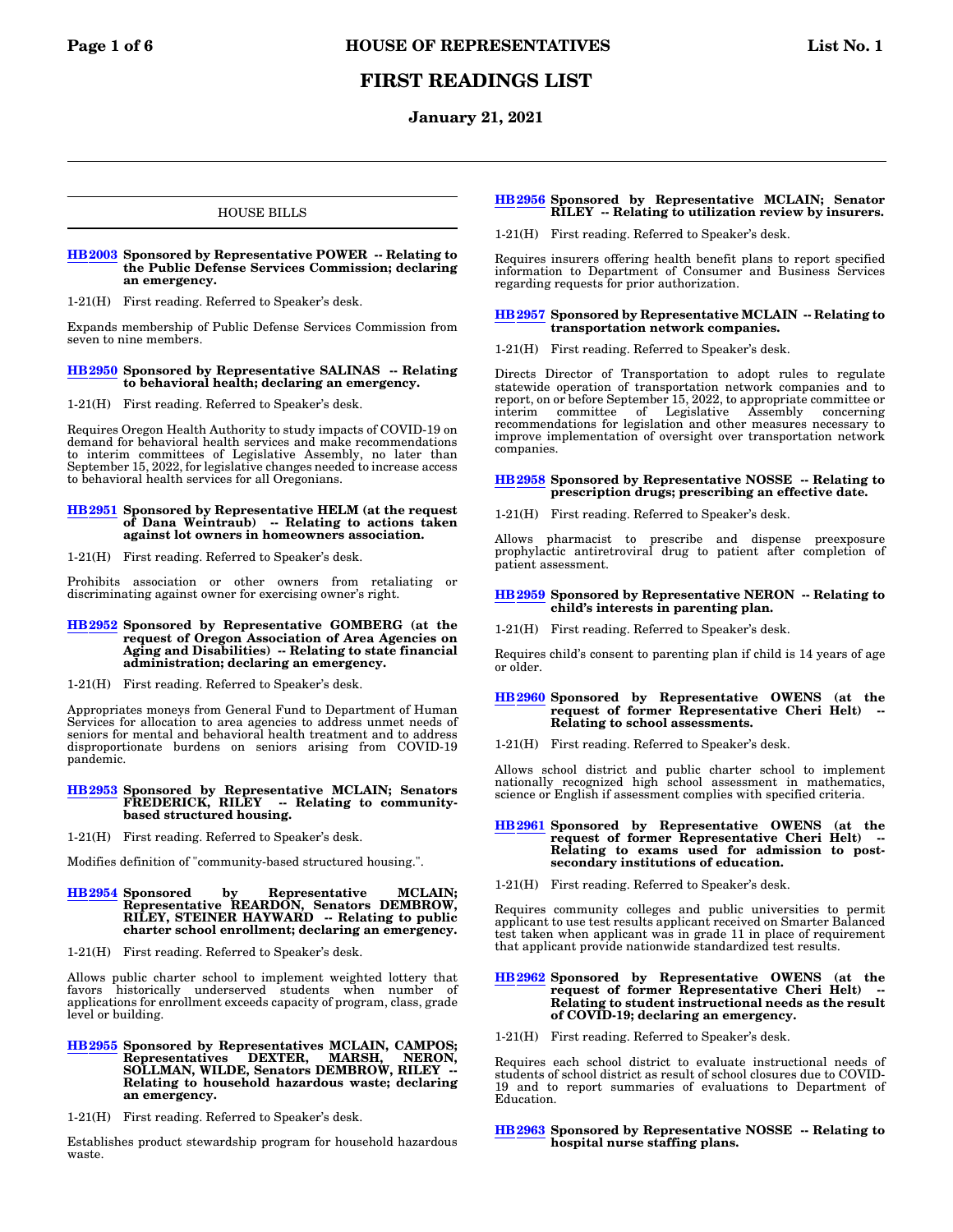1-21(H) First reading. Referred to Speaker's desk.

Adds requirements for suspension of hospital nurse staffing plan during national or state emergency declaration.

#### **[HB2964](https://olis.oregonlegislature.gov/liz/2021R1/Measures/Overview/HB2964) Sponsored by Representative NOSSE -- Relating to** direct support professionals; **emergency.**

1-21(H) First reading. Referred to Speaker's desk.

Requires Department of Human Services to reimburse cost of care provided in residential training facilities and residential training homes in amounts sufficient to allow facilities and homes to pay direct support professional 150 percent of state minimum wage.

#### **[HB2965](https://olis.oregonlegislature.gov/liz/2021R1/Measures/Overview/HB2965) Sponsored by Representative NOSSE -- Relating to public health modernization.**

1-21(H) First reading. Referred to Speaker's desk.

Extends deadline for local plans for applying foundational capabilities and implementing foundational programs related to public health to December 31, 2025.

#### **[HB2966](https://olis.oregonlegislature.gov/liz/2021R1/Measures/Overview/HB2966) Sponsored by Representative NOSSE -- Relating to terminations of commercial tenancies; declaring an emergency.**

1-21(H) First reading. Referred to Speaker's desk.

Prohibits termination of commercial tenancy for nonpayment if outstanding rent balance does not exceed rent deposit.

### **[HB2967](https://olis.oregonlegislature.gov/liz/2021R1/Measures/Overview/HB2967) Sponsored by Representative NOSSE -- Relating to terminations of commercial tenancies; declaring an emergency.**

1-21(H) First reading. Referred to Speaker's desk.

Prohibits termination of commercial tenancy for nonpayment if outstanding nonpayment balance does not exceed nonpayment balance at end of grace period amortized over remaining term of rental agreement.

#### **[HB2968](https://olis.oregonlegislature.gov/liz/2021R1/Measures/Overview/HB2968) Sponsored by Representative NOSSE -- Relating to terminations of commercial tenancies; declaring an emergency.**

1-21(H) First reading. Referred to Speaker's desk.

Prohibits termination of commercial tenancy for nonpayment if outstanding nonpayment balance does not exceed nonpayment balance at end of grace period amortized over remaining term of rental agreement.

#### **[HB2969](https://olis.oregonlegislature.gov/liz/2021R1/Measures/Overview/HB2969) Sponsored by Representative NOSSE -- Relating to oral health in schools; declaring an emergency.**

1-21(H) First reading. Referred to Speaker's desk.

Directs school districts to provide age-appropriate instruction in oral health as part of health education curriculum.

#### **[HB2970](https://olis.oregonlegislature.gov/liz/2021R1/Measures/Overview/HB2970) Sponsored by Representative NOSSE -- Relating to health care; declaring an emergency.**

1-21(H) First reading. Referred to Speaker's desk.

Defines "device" for purposes of practice of advanced nonablative esthetics.

### **[HB2971](https://olis.oregonlegislature.gov/liz/2021R1/Measures/Overview/HB2971) Sponsored by Representative NOSSE -- Relating to certified advanced estheticians; prescribing an effective date.**

1-21(H) First reading. Referred to Speaker's desk.

Abolishes Board of Certified Advanced Estheticians and transfers responsibilities to Health Licensing Office and Board of Cosmetology.

## **[HB2972](https://olis.oregonlegislature.gov/liz/2021R1/Measures/Overview/HB2972) Sponsored by Representative NOSSE -- Relating to land value taxation; prescribing an effective date.**

1-21(H) First reading. Referred to Speaker's desk.

Directs Legislative Revenue Officer to study land value taxation and submit report to interim legislative committees related to revenue.

#### **[HB2973](https://olis.oregonlegislature.gov/liz/2021R1/Measures/Overview/HB2973) Sponsored by Representative NOSSE -- Relating to marijuana; prescribing an effective date.**

1-21(H) First reading. Referred to Speaker's desk.

Prohibits person 21 years of age or older from possessing more than two ounces of usable marijuana in public place.

#### **[HB2974](https://olis.oregonlegislature.gov/liz/2021R1/Measures/Overview/HB2974) Sponsored by Representative NOSSE -- Relating to unlawful employment practices; declaring an emergency.**

1-21(H) First reading. Referred to Speaker's desk.

Provides that conditioning employment on refraining from using any substance that is lawful to use in this state is unlawful employment practice.

#### **[HB2975](https://olis.oregonlegislature.gov/liz/2021R1/Measures/Overview/HB2975) Sponsored by Representative NOSSE -- Relating to taxation of multinational corporations; prescribing an effective date.**

1-21(H) First reading. Referred to Speaker's desk.

Includes, for purposes of corporate excise tax, corporation incorporated in United States or foreign country in determination of unitary relationship among corporations.

#### **[HB2976](https://olis.oregonlegislature.gov/liz/2021R1/Measures/Overview/HB2976) Sponsored by Representative NOSSE -- Relating to information about corporate taxpayers; prescribing an effective date.**

1-21(H) First reading. Referred to Speaker's desk.

Requires Department of Revenue to submit to Legislative Revenue Officer information from Oregon tax returns about certain corporations doing business in Oregon.

### **[HB2977](https://olis.oregonlegislature.gov/liz/2021R1/Measures/Overview/HB2977) Sponsored by Representative HAYDEN -- Relating to state financial administration; declaring an emergency.**

1-21(H) First reading. Referred to Speaker's desk.

Makes appropriation to Oregon Health Authority for dental director position.

# **[HB2978](https://olis.oregonlegislature.gov/liz/2021R1/Measures/Overview/HB2978) Sponsored by Representative HAYDEN -- Relating to tribal health; declaring an emergency.**

1-21(H) First reading. Referred to Speaker's desk.

Establishes Indian Health Scholarship Program to provide free tuition and fees for qualifying Indian health profession students in exchange for student commitment to work at tribal service site after graduation.

### **[HB2979](https://olis.oregonlegislature.gov/liz/2021R1/Measures/Overview/HB2979) Sponsored by Representative HAYDEN -- Relating to dental services; declaring an emergency.**

1-21(H) First reading. Referred to Speaker's desk.

Requires Oregon Health Authority to establish review process for medical assistance reimbursement rates for costs of dental services.

#### **[HB2980](https://olis.oregonlegislature.gov/liz/2021R1/Measures/Overview/HB2980) Sponsored by Representative HAYDEN -- Relating to residential peer support for individuals with mental illness who are in crisis; declaring an emergency.**

1-21(H) First reading. Referred to Speaker's desk.

Provides funding to peer-run organizations in Portland metropolitan area, southern Oregon region and eastern and central Oregon region to operate peer respite centers to provide peer respite services to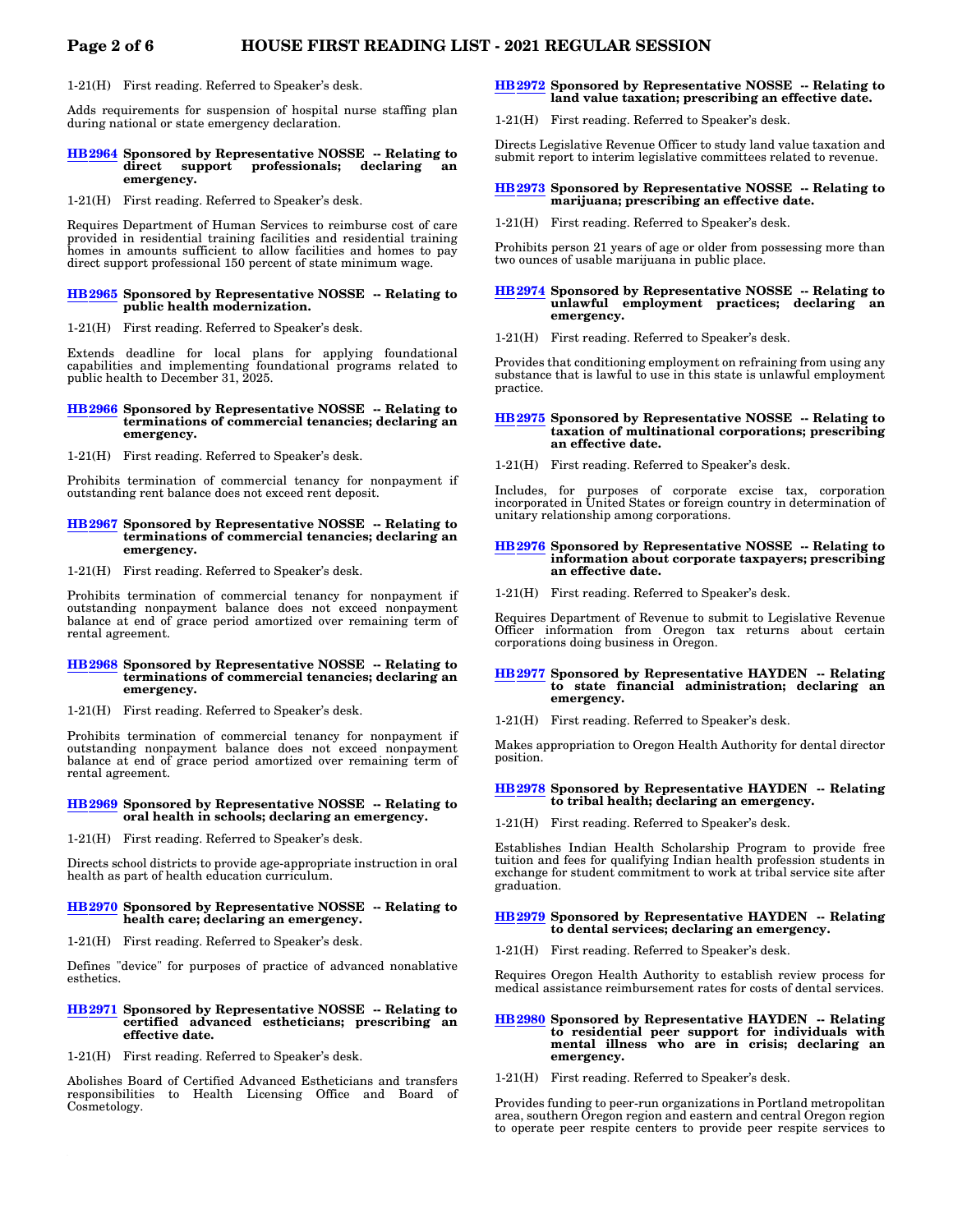individuals with mental illness who experience acute distress, anxiety or emotional pain.

### **[HB2981](https://olis.oregonlegislature.gov/liz/2021R1/Measures/Overview/HB2981) Sponsored by Representatives NOSSE, WILDE -- Relating to palliative care.**

1-21(H) First reading. Referred to Speaker's desk.

Requires Oregon Health Authority to establish and administer program to provide palliative care services and support provision of home- and community-based end of life care.

#### **[HB2982](https://olis.oregonlegislature.gov/liz/2021R1/Measures/Overview/HB2982) Sponsored by Representative HELM -- Relating to marijuana.**

1-21(H) First reading. Referred to Speaker's desk.

Prohibits Oregon Liquor Control Commission from disciplining licensee or licensee representative for violation if violation is result of theft.

#### **[HB2983](https://olis.oregonlegislature.gov/liz/2021R1/Measures/Overview/HB2983) Sponsored by Representative GRAYBER -- Relating to firefighters.**

1-21(H) First reading. Referred to Speaker's desk.

Requires paid firefighters to undertake training consistent with National Fire Protection Association standard 1710 (2020 ed.).

**[HB2984](https://olis.oregonlegislature.gov/liz/2021R1/Measures/Overview/HB2984) Sponsored by Representatives MCLAIN, EVANS, DRAZAN; Representatives OWENS, REARDON, Senator FREDERICK (at the request of Caddy McKeown) -- Relating to academic credits at public institutions of higher education.**

1-21(H) First reading. Referred to Speaker's desk.

Requires public institutions of higher education to award academic credit in each instance in which enrolled student completed high school class or participated in high school program that offered comparable communications, public speaking or argumentation course offered at institution.

# **[HB2985](https://olis.oregonlegislature.gov/liz/2021R1/Measures/Overview/HB2985) Sponsored by Representative MCLAIN, Senator GELSER; Representative REARDON, Senators RILEY, STEINER HAYWARD -- Relating to the membership of advisory committees to the Oregon Department of Transportation.**

1-21(H) First reading. Referred to Speaker's desk.

Directs Oregon Department of Transportation to ensure that membership of advisory committees reflects racial and ethnic and ability composition of Oregon.

#### **[HB2986](https://olis.oregonlegislature.gov/liz/2021R1/Measures/Overview/HB2986)** Sponsored by Representative GOMBERG **Relating to training of officers.**

1-21(H) First reading. Referred to Speaker's desk.

Requires Board on Public Safety Standards and Training to ensure that police officers and certified reserve officers are trained to investigate, identify and report crimes motivated by prejudice based on perceived gender of victim.

- **[HB2987](https://olis.oregonlegislature.gov/liz/2021R1/Measures/Overview/HB2987) Sponsored by Representatives MCLAIN, SOLLMAN, SCHOUTEN; Representatives WILDE, WITT -- Relating to screening newborns for diseases; prescribing an effective date.**
- 1-21(H) First reading. Referred to Speaker's desk.

Directs Oregon Health Authority to adopt rules requiring infants to be screened to detect certain diseases.

- **[HB2988](https://olis.oregonlegislature.gov/liz/2021R1/Measures/Overview/HB2988) Sponsored by Representatives MCLAIN, DRAZAN, EVANS, Senator DEMBROW -- Relating to employees at public institutions of higher education; declaring an emergency.**
- 1-21(H) First reading. Referred to Speaker's desk.

Provides that part-time faculty member at public institution of higher education who qualifies for health care benefits will pay 10 percent of insurance premiums for employee coverage.

### **[HB2989](https://olis.oregonlegislature.gov/liz/2021R1/Measures/Overview/HB2989) Sponsored by Representative LEIF -- Relating to state system for career and technical education.**

1-21(H) First reading. Referred to Speaker's desk.

Establishes state policy that career and technical education is provided through seamless system that begins at secondary school level and progresses to post-secondary career and technical education institutions, community colleges and apprenticeship programs.

#### **[HB2990](https://olis.oregonlegislature.gov/liz/2021R1/Measures/Overview/HB2990) Sponsored by Representative MORGAN -- Relating to marijuana for medical use.**

1-21(H) First reading. Referred to Speaker's desk.

Requires Oregon Health Authority to share specified information related to marijuana for medical use with authorized employees of local governments for certain purposes.

# **[HB2991](https://olis.oregonlegislature.gov/liz/2021R1/Measures/Overview/HB2991) Sponsored by Representative SMITH WARNER (at the request of Reimagine Oregon) -- Relating to preparation of racial and ethnic impact statements; prescribing an effective date.**

1-21(H) First reading. Referred to Speaker's desk.

Requires Legislative Policy and Research Director or chief sponsor of bill or proposed constitutional amendment to prepare racial and ethnic impact statement.

# **[HB2992](https://olis.oregonlegislature.gov/liz/2021R1/Measures/Overview/HB2992) Sponsored by Representative SMITH WARNER (at the request of Reimagine Oregon) -- Relating to payments to members of certain public entities; prescribing an effective date.**

1-21(H) First reading. Referred to Speaker's desk.

Requires state boards or commissions to pay compensation and expenses to certain members with adjusted gross income below certain threshold.

#### **[HB2993](https://olis.oregonlegislature.gov/liz/2021R1/Measures/Overview/HB2993) Sponsored by Representative SMITH WARNER (at the request of Reimagine Oregon) -- Relating to administrative rules.**

1-21(H) First reading. Referred to Speaker's desk.

Requires agency to appoint advisory committee to represent interests of persons likely to be affected by proposed rule.

#### **[HB2994](https://olis.oregonlegislature.gov/liz/2021R1/Measures/Overview/HB2994) Sponsored by Representative NOSSE -- Relating to temporary protections for commercial real estate.**

1-21(H) First reading. Referred to Speaker's desk.

Directs Department of Consumer and Business Services to study issues related to temporary protections for commercial real estate and to report to appropriate committee or interim committee of Legislative Assembly on or before September 15, 2022.

#### **[HB2995](https://olis.oregonlegislature.gov/liz/2021R1/Measures/Overview/HB2995) Sponsored by Representatives POWER, MARSH -- Relating to clean energy.**

1-21(H) First reading. Referred to Speaker's desk.

Requires 100 percent of electricity sold in 2035 and each subsequent calendar year to retail electricity consumers to be clean electricity.

- **[HB2996](https://olis.oregonlegislature.gov/liz/2021R1/Measures/Overview/HB2996) Sponsored by Representative WILDE -- Relating to medical marijuana grow sites; declaring an emergency.**
- 1-21(H) First reading. Referred to Speaker's desk.

Directs Oregon Liquor Control Commission to establish by rule process to register medical marijuana grow sites.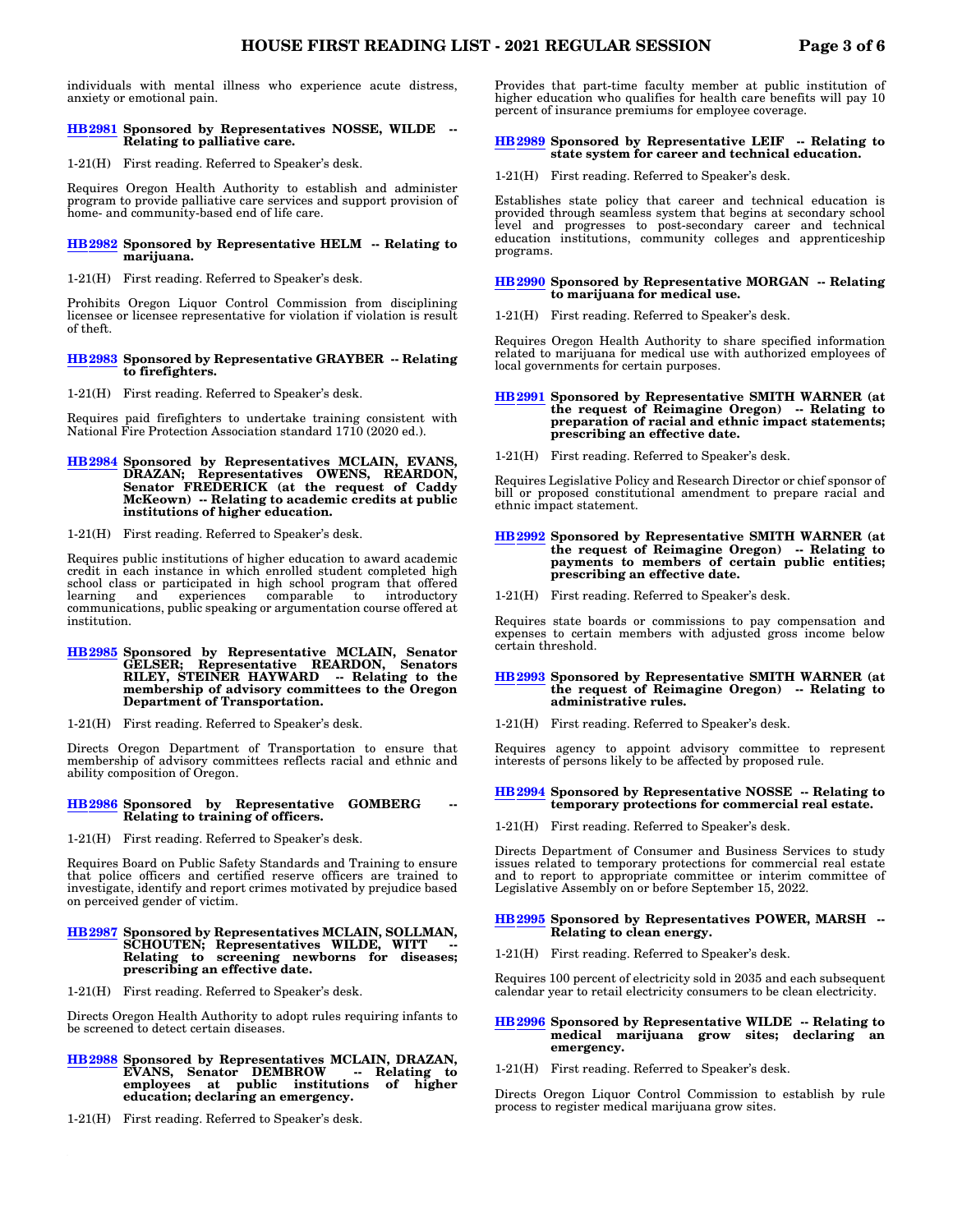#### **[HB2997](https://olis.oregonlegislature.gov/liz/2021R1/Measures/Overview/HB2997) Sponsored by Representative WILDE -- Relating to regulatory authority over marijuana; declaring an emergency.**

1-21(H) First reading. Referred to Speaker's desk.

Directs Department of Revenue, Oregon Health Authority, Oregon Liquor Control Commission, State Department of Agriculture and Governor's office to consult with Oregon Cannabis Commission and other cannabis entities to develop plan to address issues related to regulatory authority over marijuana.

#### **[HB2998](https://olis.oregonlegislature.gov/liz/2021R1/Measures/Overview/HB2998) Sponsored by Representative WILDE -- Relating to judges.**

1-21(H) First reading. Referred to Speaker's desk.

Provides that party or attorney may not move to disqualify judge in judicial district with three or fewer circuit court judges.

#### **[HB2999](https://olis.oregonlegislature.gov/liz/2021R1/Measures/Overview/HB2999) Sponsored by Representative WILDE -- Relating to alcohol; declaring an emergency.**

1-21(H) First reading. Referred to Speaker's desk.

Directs Oregon Liquor Control Commission to study distilled spirits.

### **[HB3000](https://olis.oregonlegislature.gov/liz/2021R1/Measures/Overview/HB3000) Sponsored by Representative WILDE -- Relating to cannabis; declaring an emergency.**

1-21(H) First reading. Referred to Speaker's desk.

Directs Oregon Liquor Control Commission to study cannabis.

#### **[HB3001](https://olis.oregonlegislature.gov/liz/2021R1/Measures/Overview/HB3001) Sponsored by Representative WILDE -- Relating to exceptions to financial assistance prohibitions in the alcohol industry; declaring an emergency.**

1-21(H) First reading. Referred to Speaker's desk.

Modifies period for which alcohol manufacturer or wholesaler may lease or furnish equipment to retail licensee for special event.

#### **[HB3002](https://olis.oregonlegislature.gov/liz/2021R1/Measures/Overview/HB3002) Sponsored by Representative WILDE -- Relating to wine; declaring an emergency.**

1-21(H) First reading. Referred to Speaker's desk.

Directs Oregon Liquor Control Commission to study wine.

#### **[HB3003](https://olis.oregonlegislature.gov/liz/2021R1/Measures/Overview/HB3003) Sponsored by Representative ZIKA -- Relating to property tax exemption for disabled veterans; prescribing an effective date.**

1-21(H) First reading. Referred to Speaker's desk.

Grants higher property tax exemption for property of veterans with service-connected disabilities.

#### **[HB3004](https://olis.oregonlegislature.gov/liz/2021R1/Measures/Overview/HB3004) Sponsored by Representative CATE -- Relating to additional weights for calculations made to distribute State School Fund moneys; declaring an emergency.**

1-21(H) First reading. Referred to Speaker's desk.

Provides additional weight for students who are homeless for purposes of calculating distributions of State School Fund moneys to school districts.

#### **[HB3005](https://olis.oregonlegislature.gov/liz/2021R1/Measures/Overview/HB3005) Sponsored by Representative CLEM -- Relating to state preemption of firearm regulation.**

1-21(H) First reading. Referred to Speaker's desk.

Repeals statute creating state preemption of local firearm regulation and statutes creating exceptions to preemption.

### **[HB3006](https://olis.oregonlegislature.gov/liz/2021R1/Measures/Overview/HB3006) Sponsored by Representative WILDE -- Relating to regulation of alcohol; declaring an emergency.**

1-21(H) First reading. Referred to Speaker's desk.

Directs Oregon Liquor Control Commission to study regulation of alcohol.

- **[HB3007](https://olis.oregonlegislature.gov/liz/2021R1/Measures/Overview/HB3007) Sponsored by Representatives MCLAIN, DRAZAN, EVANS, Senator DEMBROW; Representatives ALONSO LEON, DEXTER, NERON, REARDON, Senator LIEBER -- Relating to employees at public institutions of higher education; declaring an emergency.**
- 1-21(H) First reading. Referred to Speaker's desk.

Provides that part-time faculty member at public institution of higher education who qualifies for health care benefits will pay 10 percent of insurance premiums for employee coverage.

#### **[HB3008](https://olis.oregonlegislature.gov/liz/2021R1/Measures/Overview/HB3008) Sponsored by Representative NOSSE -- Relating to traveling animal acts.**

1-21(H) First reading. Referred to Speaker's desk.

Prohibits person from using specified types of animals in traveling animal act.

# **[HB3009](https://olis.oregonlegislature.gov/liz/2021R1/Measures/Overview/HB3009) Sponsored by Representative NOSSE -- Relating to the Health Evidence Review Commission; prescribing an effective date.**

1-21(H) First reading. Referred to Speaker's desk.

Authorizes radiologist to serve on Health Evidence Review Commission.

#### **[HB3010](https://olis.oregonlegislature.gov/liz/2021R1/Measures/Overview/HB3010) Sponsored by Representative SMITH WARNER (at the request of Oregon Film) -- Relating to diversity in media production in Oregon.**

1-21(H) First reading. Referred to Speaker's desk.

Requires media production companies seeking reimbursement under Oregon Production Investment Fund programs to perform certain actions related to diversity, equity and inclusion with respect to production for which reimbursement is sought.

#### **[HB3011](https://olis.oregonlegislature.gov/liz/2021R1/Measures/Overview/HB3011) Sponsored by Representative NOSSE -- Relating to** administration; declaring **emergency.**

1-21(H) First reading. Referred to Speaker's desk.

Appropriates moneys from General Fund to Oregon Health Authority for expenses related to hospital nurse staffing program.

#### **[HB3012](https://olis.oregonlegislature.gov/liz/2021R1/Measures/Overview/HB3012)** Sponsored by Representatives NOSSE, EVANS **Relating to student fees at public institutions of higher education.**

1-21(H) First reading. Referred to Speaker's desk.

Limits ability of public university to refuse new mandatory incidental fees or process for collecting mandatory incidental fees.

#### **[HB3013](https://olis.oregonlegislature.gov/liz/2021R1/Measures/Overview/HB3013) Sponsored by Representative WILDE -- Relating to regulation of cannabis; declaring an emergency.**

1-21(H) First reading. Referred to Speaker's desk.

Directs Oregon Liquor Control Commission to study regulation of cannabis.

#### **[HB3014](https://olis.oregonlegislature.gov/liz/2021R1/Measures/Overview/HB3014) Sponsored by Representative NOSSE -- Relating to hospital staffing; prescribing an effective date.**

1-21(H) First reading. Referred to Speaker's desk.

Requires hospital to establish hospital staffing committee, in addition to hospital nurse staffing committee, to develop hospitalwide staffing plan for staff other than nursing staff.

#### **[HB3015](https://olis.oregonlegislature.gov/liz/2021R1/Measures/Overview/HB3015) Sponsored by Representative NOSSE -- Relating to personal delivery devices.**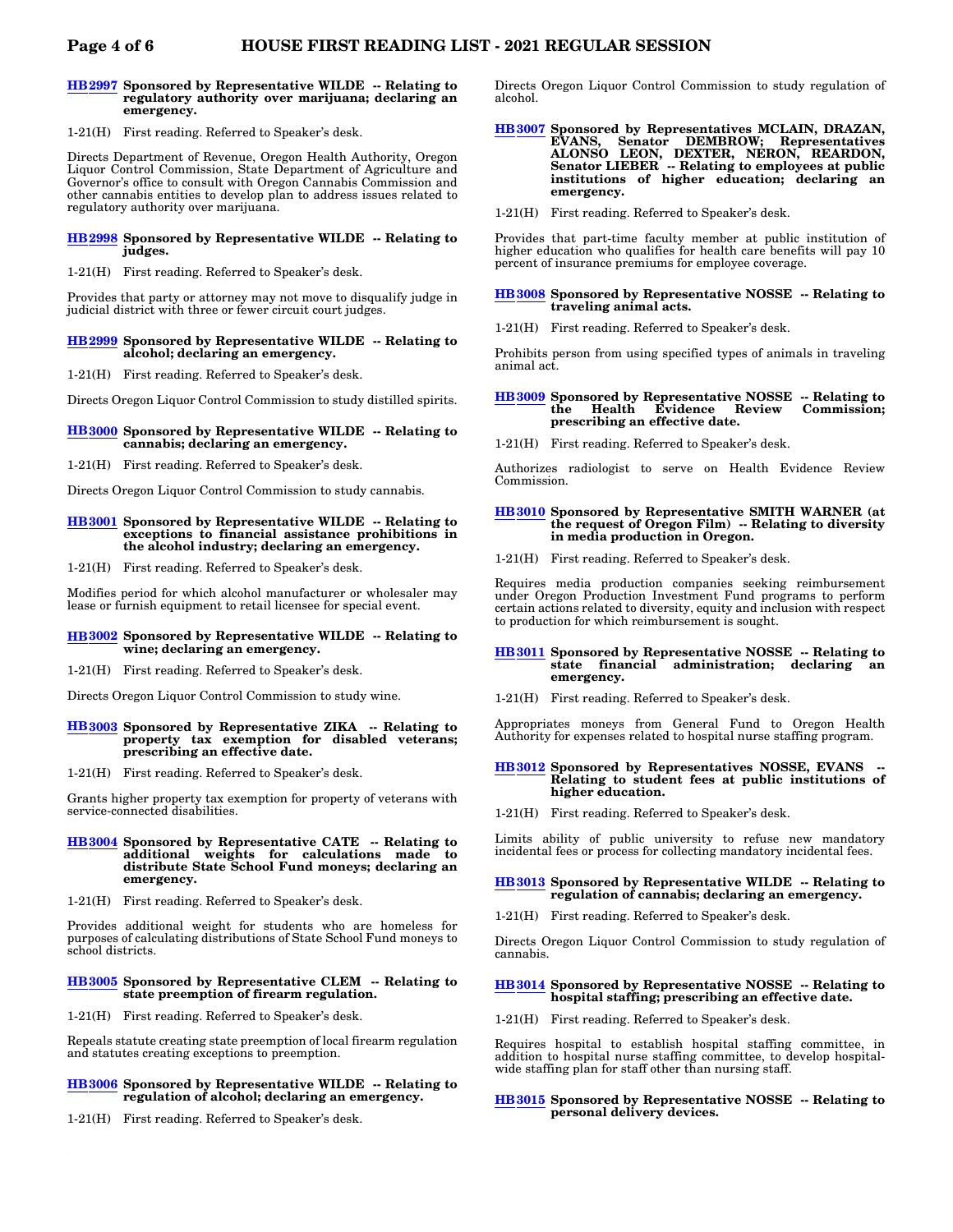### 1-21(H) First reading. Referred to Speaker's desk.

Establishes Task Force on Personal Delivery Devices.

#### **[HB3016](https://olis.oregonlegislature.gov/liz/2021R1/Measures/Overview/HB3016) Sponsored by Representative NOSSE -- Relating to hospital nurse staffing plans.**

1-21(H) First reading. Referred to Speaker's desk.

Adds requirements for suspension of hospital nurse staffing plan during national or state emergency declaration.

#### **[HB3017](https://olis.oregonlegislature.gov/liz/2021R1/Measures/Overview/HB3017) Sponsored by Representative SMITH DB -- Relating to the cost of vaccines; declaring an emergency.**

1-21(H) First reading. Referred to Speaker's desk.

Makes manufacturer's sale of COVID-19 vaccine in Oregon at cost above specified amount unlawful practice.

# **[HB3018](https://olis.oregonlegislature.gov/liz/2021R1/Measures/Overview/HB3018) Sponsored by Representative EVANS -- Relating to the eligibility of corporations to serve on juries.**

1-21(H) First reading. Referred to Speaker's desk.

Makes corporations eligible to serve on juries.

# **[HB3019](https://olis.oregonlegislature.gov/liz/2021R1/Measures/Overview/HB3019) Sponsored by Representative WILLIAMS, Senator THOMSEN; Representative REARDON -- Relating to the Hood River-White Salmon Interstate Bridge; prescribing an effective date.**

1-21(H) First reading. Referred to Speaker's desk.

Directs Port of Hood River to prepare and submit report making recommendations for legislation regarding replacing Hood River-White Salmon Interstate Bridge to Joint Committee on Transportation by December 15, 2021.

- **[HB3020](https://olis.oregonlegislature.gov/liz/2021R1/Measures/Overview/HB3020) Sponsored by Representatives WILDE, NOSSE, POWER, SOLLMAN, Senators LIEBER, WAGNER (at the request of Basic Rights Oregon) -- Relating to** prohibiting **characteristics of the victim.**
- 1-21(H) First reading. Referred to Speaker's desk.

Provides that discovery of victim's actual or perceived gender, gender identity, gender expression or sexual orientation does not constitute reasonable explanation for extreme emotional disturbance for purposes of affirmative defense to murder in the second degree.

#### **[HB3021](https://olis.oregonlegislature.gov/liz/2021R1/Measures/Overview/HB3021) Sponsored by Representative PHAM -- Relating to multilingual election materials; prescribing an effective date.**

1-21(H) First reading. Referred to Speaker's desk.

Requires Secretary of State to create and make publicly available list of five most common languages spoken by residents of state.

#### **[HB3022](https://olis.oregonlegislature.gov/liz/2021R1/Measures/Overview/HB3022) Sponsored by Representative SMITH WARNER -- Relating to appointment of counsel for children.**

1-21(H) First reading. Referred to Speaker's desk.

Provides court with discretion to appoint counsel for child or children in hearings related to domestic relations, custody or support, parentage or habeas corpus.

#### **[HB3023](https://olis.oregonlegislature.gov/liz/2021R1/Measures/Overview/HB3023) Sponsored by Representative SMITH WARNER (at the request of Quiet Clean PDX) -- Relating to leaf blowers.**

1-21(H) First reading. Referred to Speaker's desk.

Prohibits sale or use of two-cycle gasoline-powered leaf blowers in counties with population greater than 400,000.

#### **[HB3024](https://olis.oregonlegislature.gov/liz/2021R1/Measures/Overview/HB3024) Sponsored by Representative LEIF -- Relating to abortion; prescribing an effective date.**

1-21(H) First reading. Referred to Speaker's desk.

Prohibits use of public funds, except state medical assistance program funds, to pay costs associated with convenience abortions.

# **[HB3025](https://olis.oregonlegislature.gov/liz/2021R1/Measures/Overview/HB3025) Sponsored by Representative GRAYBER -- Relating to the compensability of COVID-19 for the purposes of workers' compensation; declaring an emergency.**

1-21(H) First reading. Referred to Speaker's desk.

Adds exposure to or infection by SARS-CoV-2 to definition of occupational disease for purposes of workers' compensation.

#### **[HB3026](https://olis.oregonlegislature.gov/liz/2021R1/Measures/Overview/HB3026) Sponsored by Representatives HUDSON, MORGAN;** Representative LIVELY, Senator GELSER **Relating to identification card fees; declaring an emergency.**

1-21(H) First reading. Referred to Speaker's desk.

Directs Department of Transportation to waive fee for issuing, renewing or replacing identification card if person who is issued card is experiencing homelessness.

#### **[HB3027](https://olis.oregonlegislature.gov/liz/2021R1/Measures/Overview/HB3027) Sponsored by Representative FAHEY -- Relating to hydrofluorocarbons; prescribing an effective date.**

1-21(H) First reading. Referred to Speaker's desk.

Prohibits certain products that use or contain hydrofluorocarbons from entering into commerce in Oregon if product was manufactured after specified date.

#### **[HB3028](https://olis.oregonlegislature.gov/liz/2021R1/Measures/Overview/HB3028) Sponsored by Representative SMITH WARNER -- Relating to alternative education programs; declaring an emergency.**

1-21(H) First reading. Referred to Speaker's desk.

Modifies requirements for private alternative education programs, including laws that are applicable to programs.

# **[HB3029](https://olis.oregonlegislature.gov/liz/2021R1/Measures/Overview/HB3029) Sponsored by Representative SMITH WARNER; Representative REARDON (at the request of AFSCME) -- Relating to signed authorizations designating exclusive bargaining representation; declaring an emergency.**

1-21(H) First reading. Referred to Speaker's desk.

Requires Employment Relations Board to develop guidelines and procedures for authorizations designating bargaining procedures for authorizations designating bargaining representatives of bargaining unit to be prepared and signed electronically.

#### **[HB3030](https://olis.oregonlegislature.gov/liz/2021R1/Measures/Overview/HB3030) Sponsored by Representative NERON -- Relating to** of medications by **optometrists; declaring an emergency.**

1-21(H) First reading. Referred to Speaker's desk.

Authorizes licensed optometrist to prescribe and administer vaccines and epinephrine and diphenhydramine injections.

#### **[HB3031](https://olis.oregonlegislature.gov/liz/2021R1/Measures/Overview/HB3031) Sponsored by Representative SMITH G -- Relating to vehicle towing.**

1-21(H) First reading. Referred to Speaker's desk.

Establishes limits for charges for motor vehicle towing and storage not requested by vehicle owner or operator.

#### **[HB3032](https://olis.oregonlegislature.gov/liz/2021R1/Measures/Overview/HB3032) Sponsored by Representative SMITH G -- Relating to use of information regarding criminal convictions.**

1-21(H) First reading. Referred to Speaker's desk.

Repeals provisions relating to prohibition on employer's ability to exclude applicant from initial interview because of past criminal conviction.